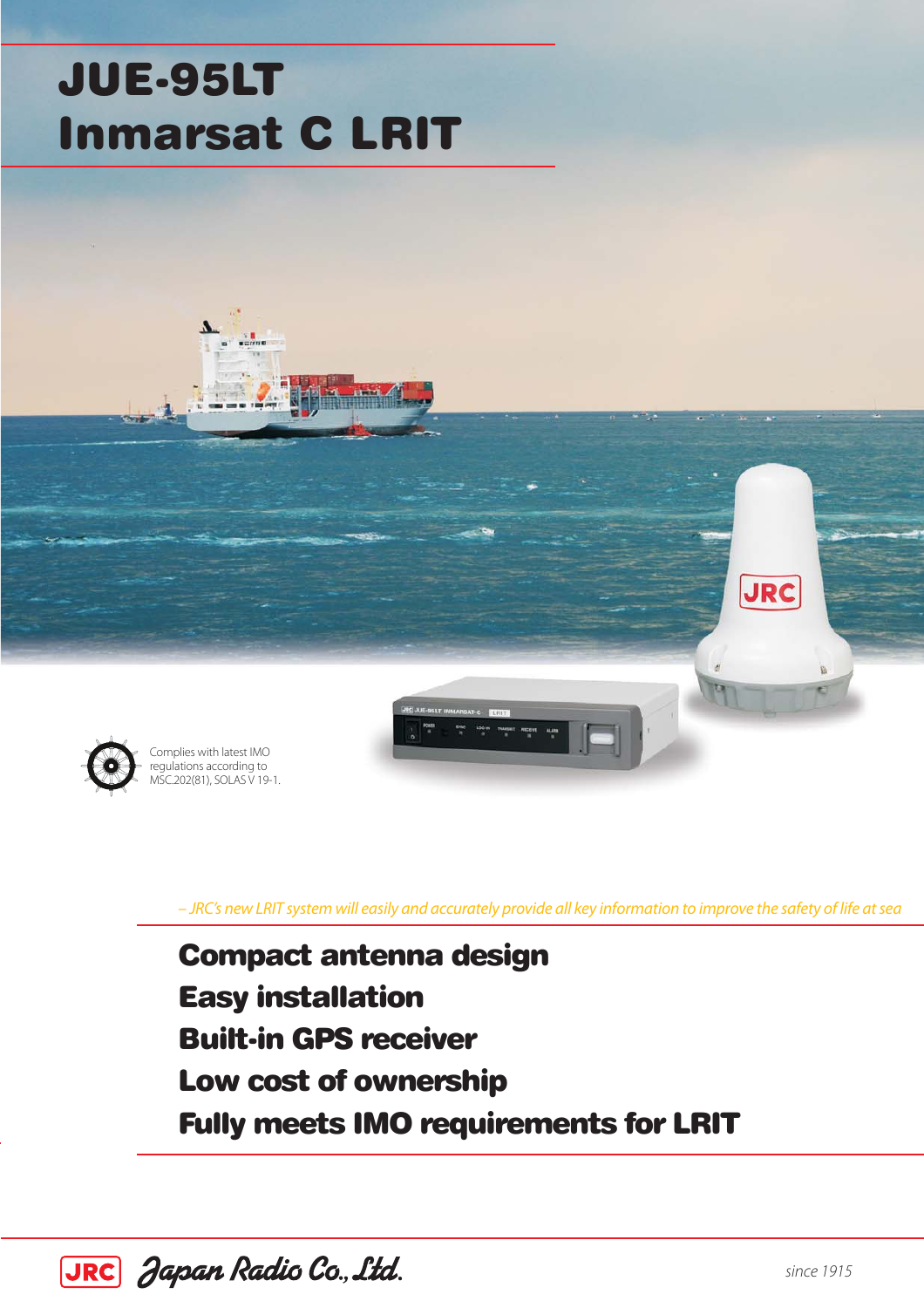# **JUE-95LT Inmarsat C LRIT - performance features – performance features**

#### Unique features

The JUE-95LT is a simple-to-install stand alone system that will easily and accurately transmit key information to improve the safety of life at sea.

### **LRIT**

Long Range Identification and Tracking (LRIT) is an IMO required global monitoring system of the ship's movements. The purpose of LRIT is to increase maritime domain awareness and to improve maritime security.

### **Background**

Ships sailing under the flag of a country that signed up to the International Maritime Organisations' Safety of Life at Sea (SOLAS) convention must comply with new LRIT requirements from 2009 onwards. From this date, vessels must automatically transmit their identity and position, including date and time, at 6-hourly intervals.

Additionally this system must be able to respond to requests from member states and LRIT data centres for immediate position reports and be able to change the time interval between reports to a maximum frequency of every 15 minutes.

### JRC StarNetwork™

**JRC** 

JRC has been providing sales and support of products since 1915. Today, JRC offers comprehensive assistance through its organisation, in partnership with a worldwide StarNetwork™ of over 270 fully trained and qualified partners and agents, assisting you 24 hours a day, 7 days a week and 365 days a year.



# **JUE-95LT** Inmarsat C LRIT - Long Range Identi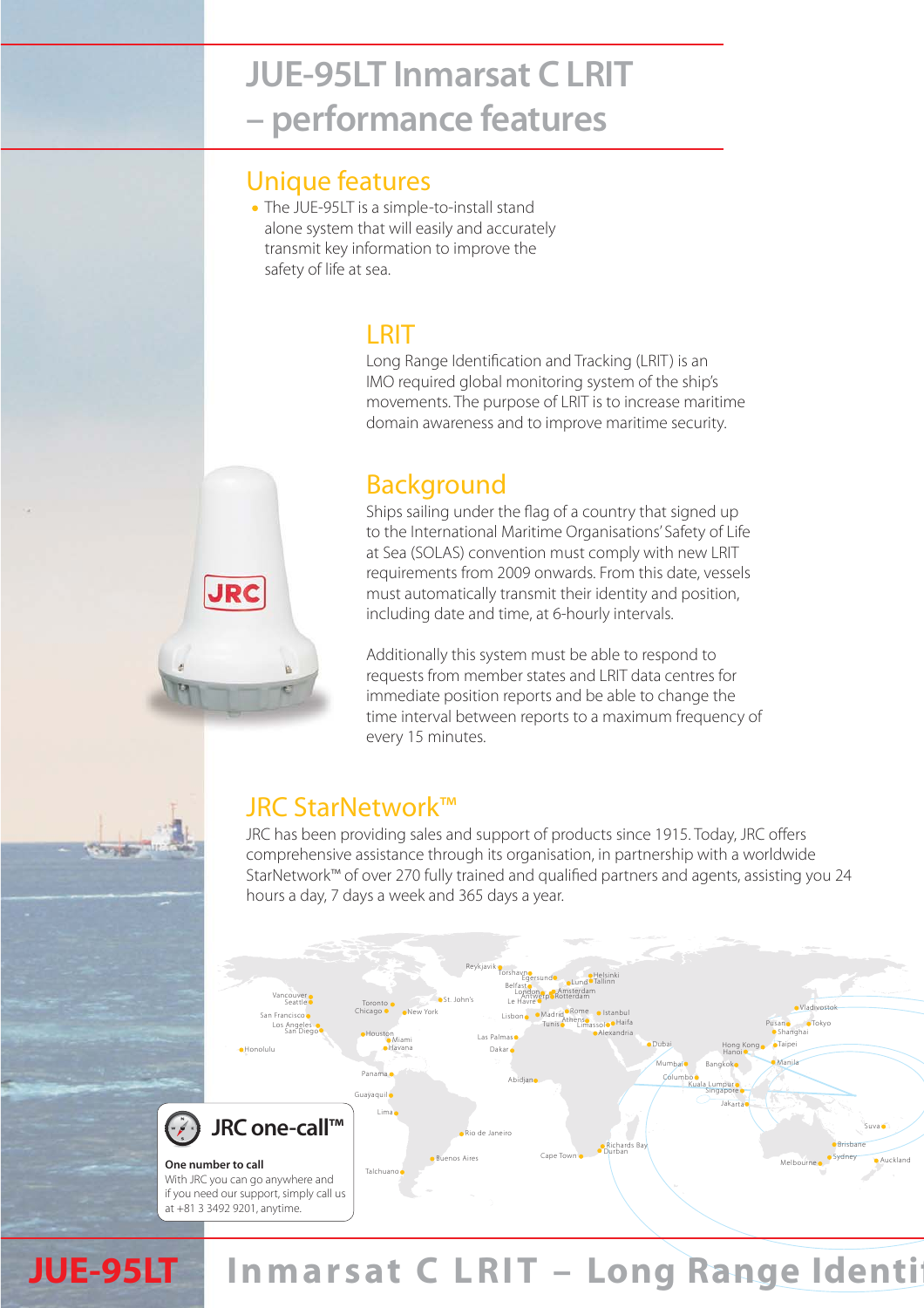# **JUE-95LT Inmarsat C LRIT - system flexibility – system flexibility**

### Upgrade solutions

We will not just have a stand alone version available, but LRIT will be integrated as standard on new JUE-85 Inmarsat C terminals. And those who are using the JUE-85 terminal already, or a previous

version (JUE-75C/A), JRC offers dedicated upgrade solutions to conform the latest standards. Read further on our website.



### Who's it for?

The following ships (engaged on international voyages) are required to implement LRIT,

#### **Type of ships**

- All passenger ships, including high speed craft
- Cargo ships, including high speed craft of 300 gross tonnage and above
- Mobile offshore drilling units

#### **SOLAS-V 19-1**

- Ships constructed **after 31 December 2008**
- Ships constructed before 31 December 2008 and certified for operation 1) in A1, A2 or A1, A2, A3 sea area − first survey **after 31 December 2008** 2) in A1, A2, A3, A4 sea area − first survey **after 1 July 2009**
- Except for ships in A1 sea areas, equiped with AIS

## Flexible installation approach

The JUE-95LT system has the same cable management philosophy resembling all other Inmarsat products that JRC is offering, allowing for an easy installation as only a single coax cable is used between antenna and terminal. Both are very compact and can be easily installed on any size and type of vessel.



JRC Japan Radio Co., Ltd.

**fication and Tracking**